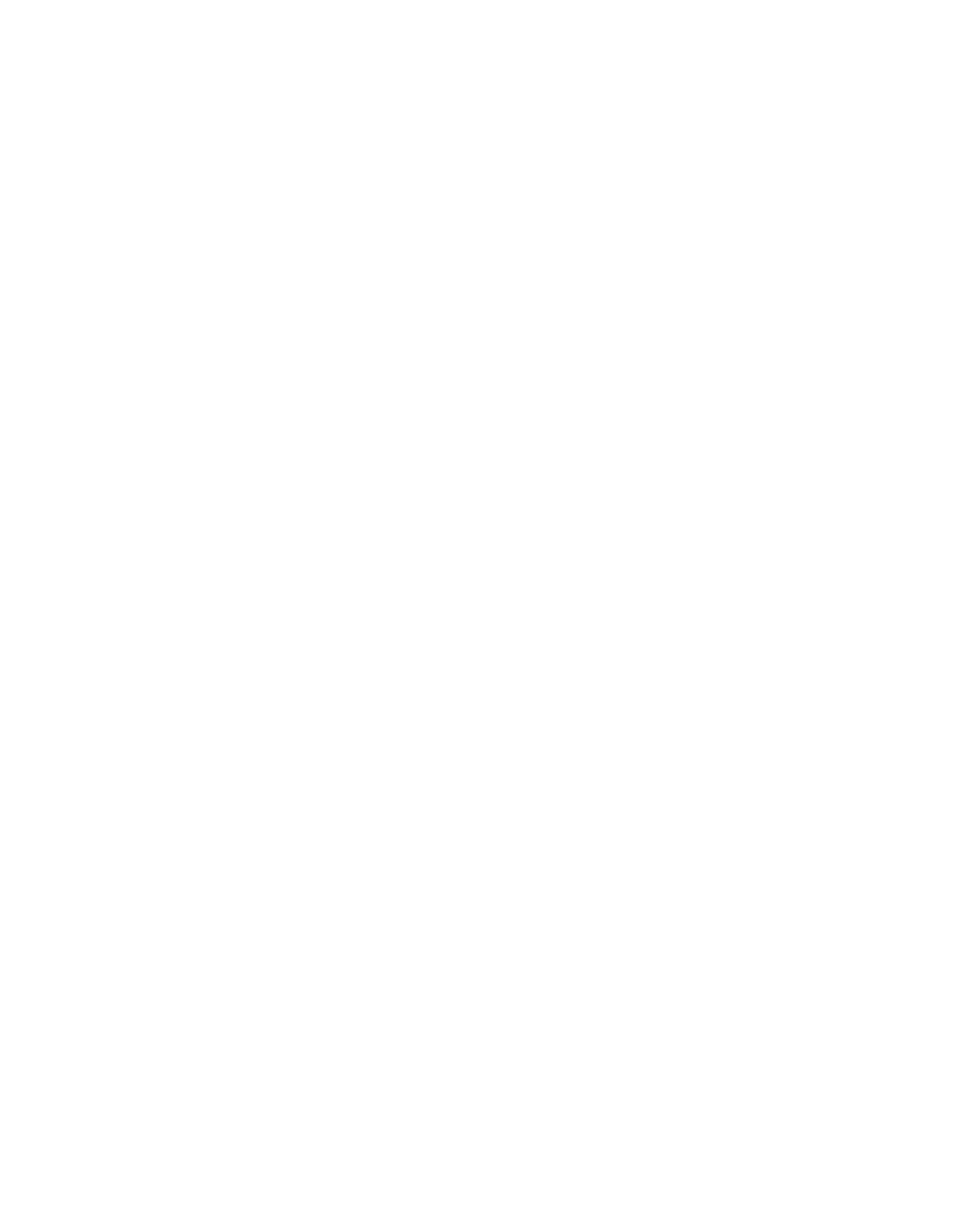

## Letter of Transmittal

*24 January, 2015* Mr. ShamimEhsanulHaque Senior Lecturer BRAC Business School BRAC University.

#### **Subject:** Submission of the report namely**"Effectiveness of Promotional Strategyof a Sub-Brand of RobiUdoy Postpaid."**

Dear Sir

I am really grateful for your kind guidance and instruction to complete the internship report on namely**"Effectiveness of Promotional Strategyof a Sub-Brand of RobiUdoy Postpaid".** I have sincerely analyzed the information and dedicated hard work in completion of this report.

This practice of preparing this report has enriched my practical knowledge with the theoretical concept. I have tried to reflect the practical application aspects with the report, which is complementary to the theoretical lessons.

If you need any further information to evaluate the internship report, it would be my immense pleasure to furnish you the same.

Sincerely yours,

…………………

MD. Nahiduzzaman ID: 09304109 BRAC Business School BRAC University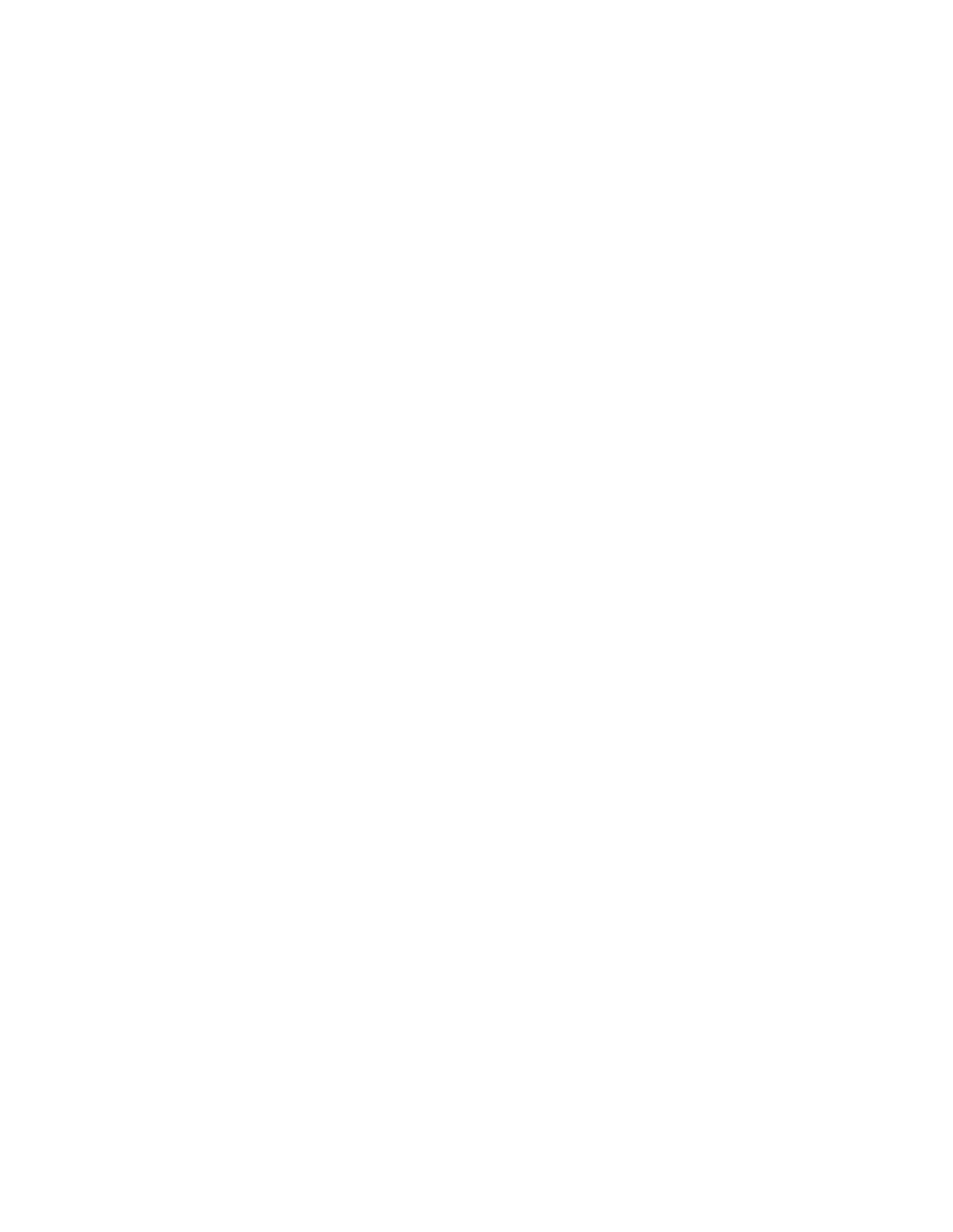

### Acknowledgement

Over couple of years academic program of BBA has helped a lot to build up the theoretical knowledge about business administration, which is the base of practical knowledge. BBA internship program is an attempt to provide business students an orientation to a real life business situation in which we can observe and evaluate the use and applicability of the theoretical concepts, which were taught in the classrooms. My full concentration in this report was to describe the effectiveness of promotional strategy that they had taken for the new sub-brand.

Being an intern of Robi in market and operation department it was convenient for me to compute the report within the organization. I had to gather information and data from other unit such as; Product and Research Team. I was very lucky that I have got full assistance and co-operation from all of the departments.

As per norm this report is the requirement of the fulfillment of the internship program. This report"Effectiveness of Promotional Strategyof a Sub-Brand of RobiUdoy Postpaid"is the outcome of completing internship prerequisite. I have prepared this internship report with the mentioned topic, which was supervised by my academicsupervisor **Mr. ShamimEhsanulHaque,** Senior lecturer, BRAC Business School.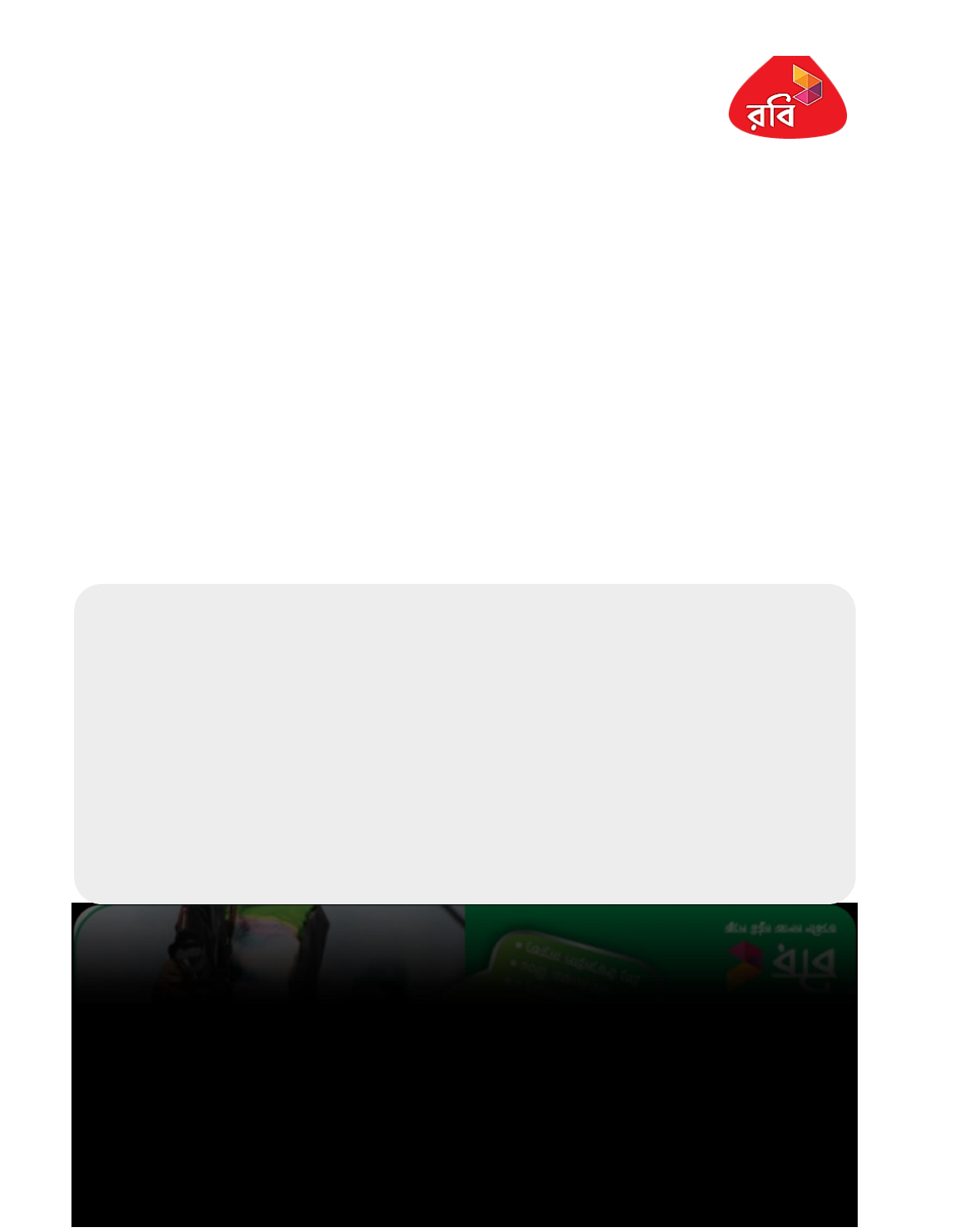

# List of Acronyms

- TVC: Television commercial.
- RDC: Radio commercial.
- BTL: Bellow the line activity.
- POSM: Point of sales materials.
- TG: Target Group.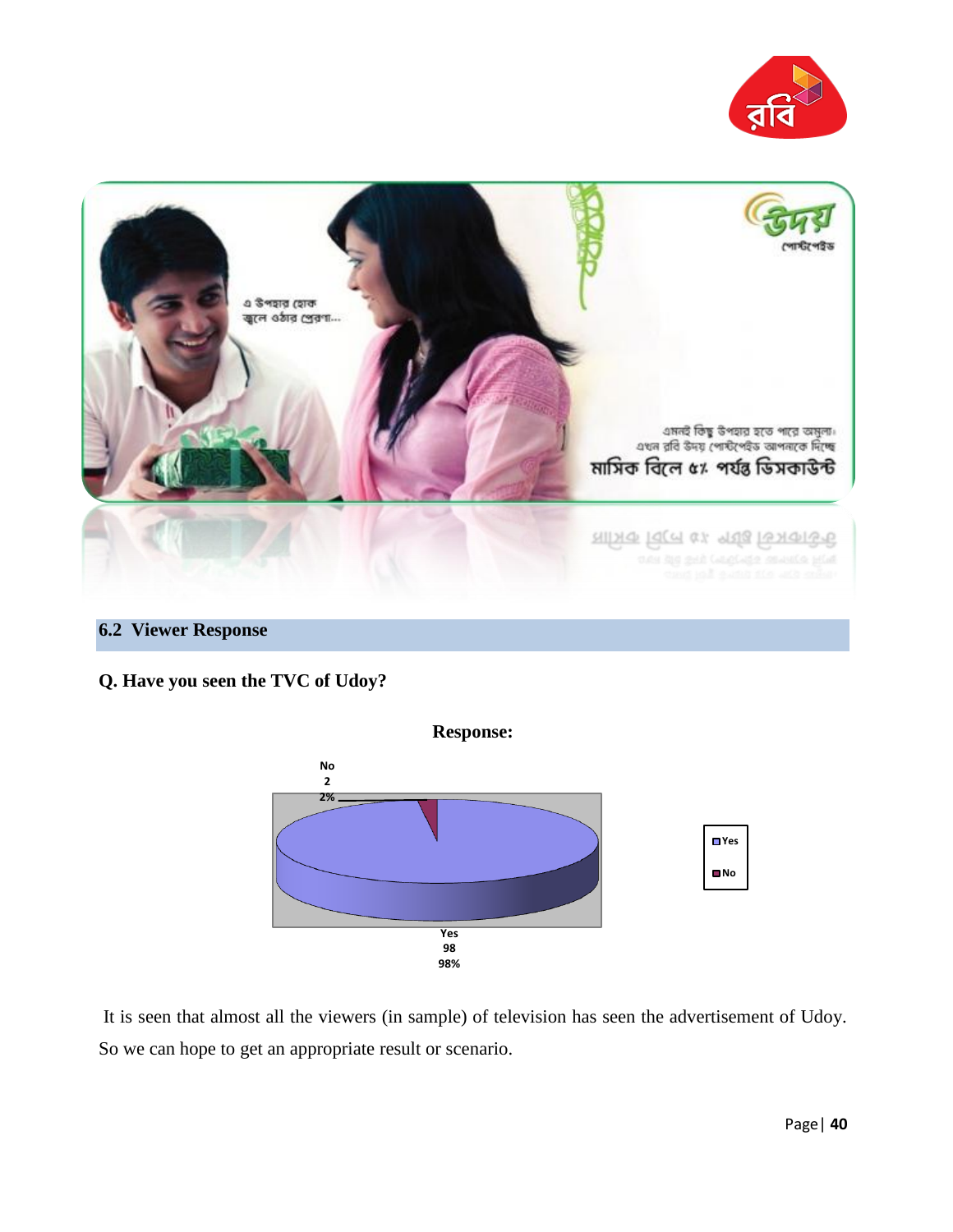

## Executive Summary

This report provides a comprehensive and strategic planning Robi. The report begins describing the company in a broad view. Then I have tried to present some important aspects of the company, like its mission, vision, various divisions of the company that is in total to provide a clear picture of the company Robi.I havealso tried to provide a brief description of the organizational structure of Robi, as well as its achievements, CSRs etc. A SWOT analysis also has been included here.

The most important part of the studyis the promotional strategy taken by one of the renowned telecoms Robi, for its product as well as a full description about the offer, also the reaction of the target group toward Udoypromotion campaign.

Finally, I have discussed about the main topic of the report, that is the promotional strategy that Robi had taken for its postpaid package, Udoy*.*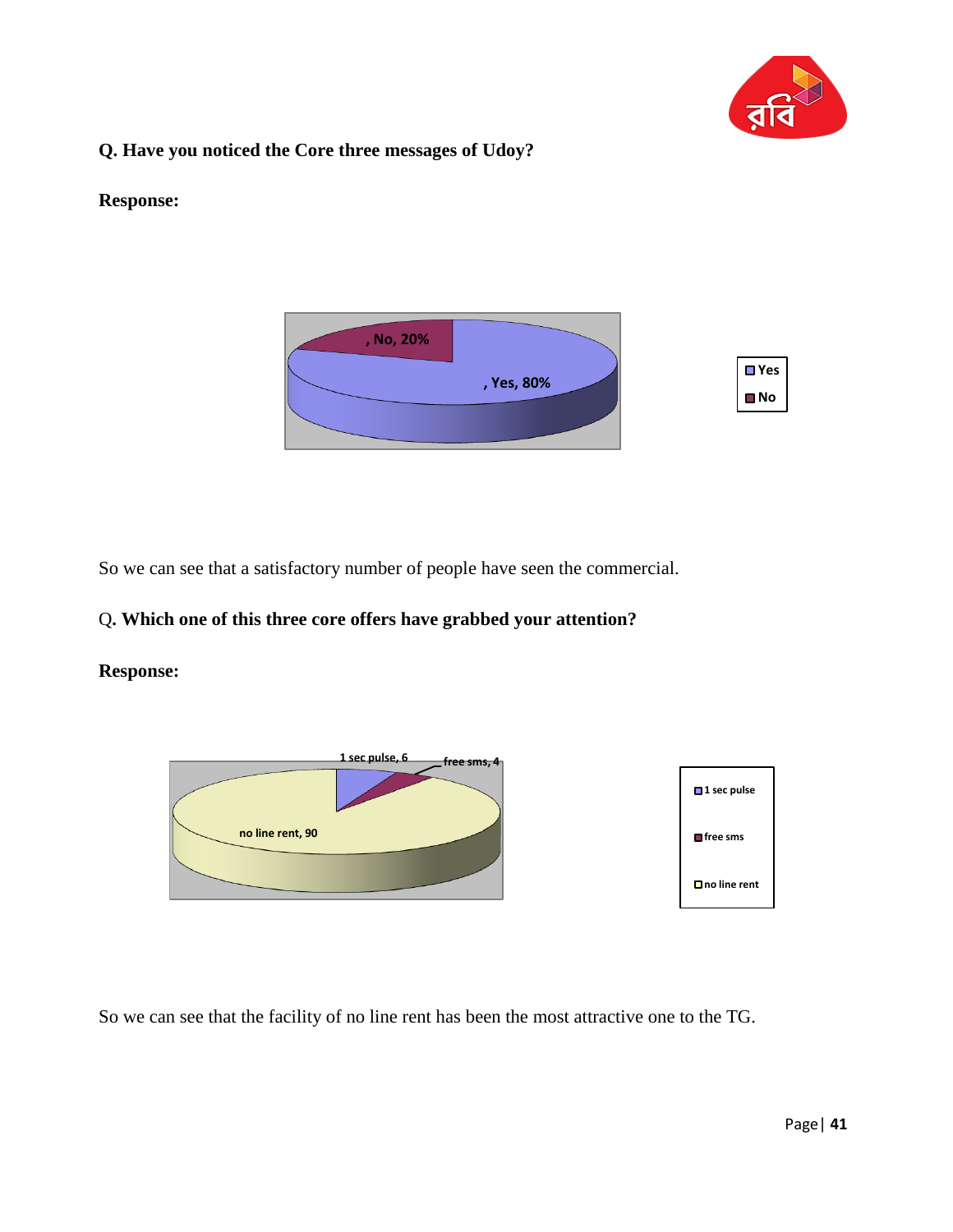# Table of Contents



| <b>CHAPTER</b>   | <b>CONTENTS</b>                          | <b>PAGES</b> |
|------------------|------------------------------------------|--------------|
|                  |                                          |              |
|                  |                                          |              |
|                  | <b>Letter of Transmittal</b>             |              |
|                  | <b>Acknowledgements</b>                  |              |
|                  | <b>List of Acronyms</b>                  |              |
|                  | <b>Executive Summary</b>                 |              |
|                  |                                          |              |
| Chapter 1        | <b>INTRODUCTION</b>                      |              |
|                  |                                          |              |
| $\overline{1.1}$ | Preface                                  | 01           |
| $1.2\,$          | Problem Statement                        | 01           |
| 1.3              | Objective of the study                   | 02           |
| 1.4              | <b>Literature Review</b>                 | 02           |
| $\overline{1.5}$ | Methodology                              | 03           |
| $\overline{1.6}$ | Data Collection                          | 03           |
| $\overline{1.7}$ | Data Analysis and Report Presentation    | 04           |
| 1.8              | Scopes of the report                     | 04           |
| 1.9              | Limitation of the report                 | 04           |
| Chapter 2        | TELECOMMUNICATION INDUSTRY OF BANGLADESH | 05           |
| Chapter 3        | <b>COMPANY OVERVIEW</b>                  | 06           |
| $\overline{3.1}$ | Vision                                   | 08           |
| 3.2              | Mission                                  | 08           |
| 3.3              | Objective                                | ${\bf 08}$   |
| 3.4              | Achievements                             | 11           |
| $\overline{3.5}$ | <b>Corporate Social Activities</b>       | 13           |